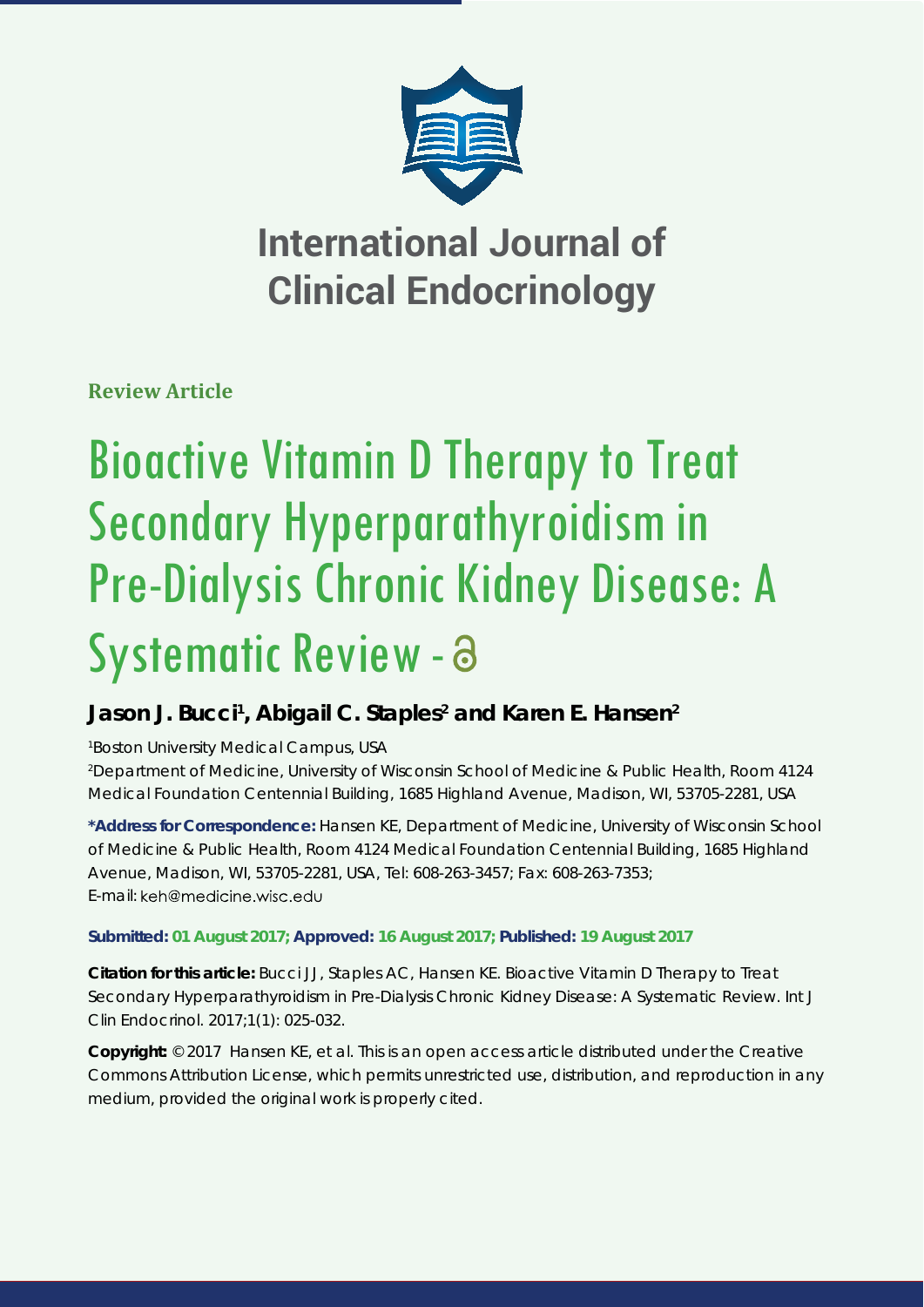#### **ABSTRACT**

Background: Chronic kidney disease affects one in five adults ≥65 years old, over half of whom develop secondary hyperparathyroidism. In observational studies, secondary hyperparathyroidism is associated with low bone mineral density and excess vascular calcification, presumably leading to surplus fractures, more cardiovascular events and shortened lifespan. Several bioactive vitamin D analogs are FDA approved to treat secondary hyperparathyroidism and published algorithms direct their clinical use. However, whether such therapy improves patient outcomes is uncertain. The purpose of this review is to summarize evidence derived from clinical trials describing the benefits of treating secondary hyperparathyroidism in patients with pre-dialysis chronic kidney disease.

**Methods**: We performed a systematic review of the literature to identify trials using bioactive vitamin D (calcitriol, alfacalcidol, paricalcitol and doxercalciferol) to treat secondary hyperparathyroidism in chronic kidney disease patients. We focused on changes in bone mineral density, fractures, falls, vascular events and lifespan, resulting from treatment of secondary hyperparathyroidism.

**Results**: We found weak evidence that treating secondary hyperparathyroidism improved bone mineral density, based on two studies recruiting only 62 subjects. However, neither trial required baseline secondary hyperparathyroidism or followed published treatment algorithms. We found no randomized, placebo-controlled trials that tested the effect of treating secondary hyperparathyroidism on the risk of fractures, falls, vascular events or death.

Conclusions: Randomized, double-blind, placebo-controlled trials are needed to evaluate the potential harms and benefits of treating secondary hyperparathyroidism in pre-dialysis chronic kidney disease patients.

**Keywords**: Bone mineral density; Chronic kidney disease; Falls; Secondary hyperparathyroidism; Survival, Vitamin D

#### **ABBREVIATIONS**

CKD: Chronic Kidney Disease; SHPT: Secondary Hyperparathyroidism; BMD: Bone Mineral Density; FDA: Food and Drug Administration

#### **INTRODUCTION**

Chronic Kidney Disease (CKD) affects approximately 13% of adults, including roughly 1 in 5 adults over 65 years old [1]. Secondary Hyperparathyroidism (SHPT) occurs in over half of patients with stage 3 and 4 CKD [2,3] and is a risk factor for both cardiovascular events [4,5] and decreased bone mineral density (BMD) [6]. These observations suggest that treating SHPT would increase BMD and reduce vascular events.

Medicare spends an estimated 20% of its budget on care related to CKD [7], largely due to acute kidney injury, renal replacement therapy and co-morbid conditions including cardiovascular events [4,8] and fractures [9-12]. If treatment of SHPT improved musculoskeletal or vascular health, such therapy could reduce health care costs for CKD patients. Several bioactive vitamin D compounds are FDA approved to treat SHPT [13]. In 2003, the National Kidney Foundation published the Kidney Disease Outcome Quality Initiative (K/DOQI) SHPT treatment algorithms [14] which outlined specific PTH targets to achieve with vitamin D therapy, based on the degree of CKD. However, in 2017 the National Kidney Foundation recommended against routine use of vitamin D analogs to treat SHPT in CKD patients [15,16]. Instead, the 2017 guidelines suggest treatment only for patients with severe and progressive SHPT [15,16].

Since SHPT commonly affects older adults, including those with osteoporosis, we sought evidence that its treatment would improve musculoskeletal and vascular health. We performed a systematic review to summarize clinical trials data evaluating the clinical outcomes of treating SHPT in patients with pre-dialysis CKD.

#### **Pathophysiology of secondary hyperparathyroidism**

Vitamin D<sub>3</sub> is produced in the skin when 7-dehydrocholesterol interacts with ultraviolet radiation [6], and is then hydroxylated in the liver to 25(OH)D<sub>3</sub>. Within the kidneys, 1-α-hydroxylase converts  $25(OH)D_3$  to  $1,25(OH)_2D_3$ , which promotes intestinal absorption of ingested calcium and phosphorus. Impaired renal function with reduced phosphorus excretion allows serum phosphorus to rise, triggering release of FGF-23. FGF-23 promotes renal phosphorus excretion, inhibits 1-α-hydroxylase and promotes 24,25 hydroxylase enzyme activity which together reduces  $1,25(OH)_{2}D_{3}$  production.  $1,25(OH)$ <sub>2</sub>D<sub>3</sub> levels also decline due to reduced renal mass and subsequently lower renal  $1,25(OH)_{2}D_{3}$  synthesis. Over time,  $1,25(OH)$ <sub>2</sub>D<sub>3</sub> deficiency reduces calcium absorption, leading to hypocalcemia. In response to hypocalcemia, calcium receptors in the parathyroid glands trigger increased secretion of Parathyroid Hormone (PTH) [17], upregulating osteoclastic bone resorption to liberate skeletal calcium and maintain normocalcemia. PTH also upregulates renal expression of 1-α-hydroxylase to promote increased  $1,\!25({\rm OH})_2{\rm D}_3$  synthesis. Eventually, skeletal resistance to PTH occurs [18], leading to further increases in PTH in attempts to maintain bone turnover and thereby sustain normocalcemia. Thus, at the potential cost of skeletal mineral, SHPT helps CKD patients maintain normocalcemia. The pathophysiology of SHPT, reviewed in greater detail elsewhere [19], suggests that its treatment would improve skeletal health.

#### **METHODS**

We searched PubMed and CINAHL Plus between January 1, 1974 and June 8, 2017 to identify randomized, placebo-controlled trials in which calcitriol, paricalcitol, alfacalcidol or doxercalciferol was used to treat SHPT in adults with CKD and any of the following clinical outcomes was measured: bone mineral density, fractures, falls, vascular events or lifespan. Key search terms were: calcitriol, paricalcitol, alfacalcidol, doxercalciferol, chronic kidney disease, secondary hyperparathyroidism, vitamin D and clinical trial. We excluded reviews and trials in children, dialysis and renal transplant patients. Studies in any language were considered. We also used references listed in review articles to supplement our own literature search.

Our literature search results are summarized in figure 1. We identified 102 potentially relevant articles including 82 articles in PubMed, 7 articles in CINAHL Plus and 13 articles through reference lists. We reviewed all titles and abstracts to determine whether each study qualified for inclusion. After applying all inclusion and exclusion criteria, we identified 16 publications for inclusion in the review.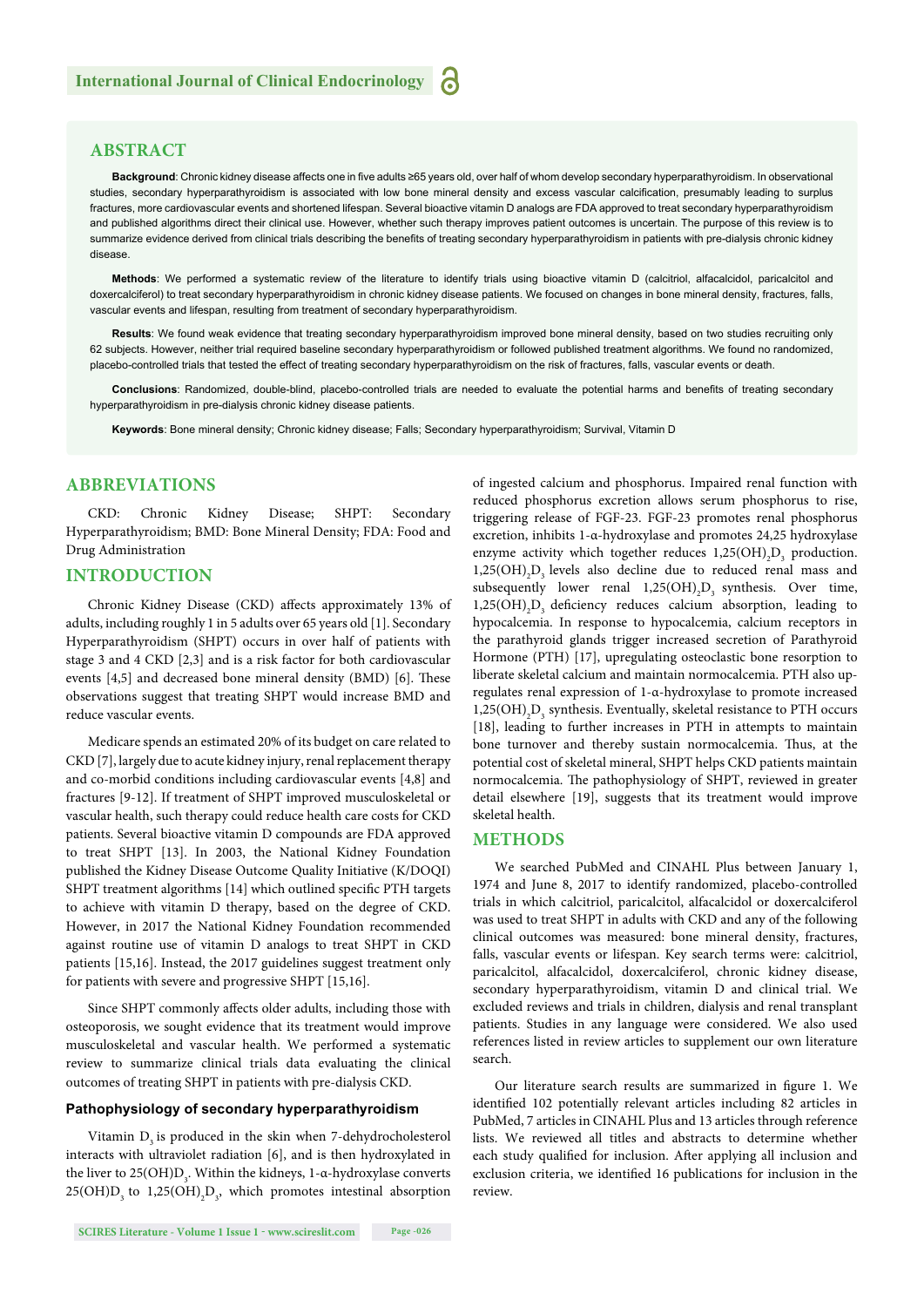

#### **RESULTS**

#### **Evidence that treating SHPT improves skeletal health**

Low BMD is associated with increased fractures in pre-dialysis CKD patients [11, 20-24]. As a result, BMD tests can be used clinically to assess fracture risk in these patients. Indeed, in a meta-analysis [25] of 384 pre-dialysis CKD patients from three cross-sectional studies, 129 subjects experienced fractures, and their femoral neck BMD was 0.11 gm/cm2 lower than those who did not fracture (95% CI: -0.15 to  $-0.07, p < 0.001, I^2 = 30\%$ ).

In a Tufts evidence review performed for the Kidney Disease Improving Global Outcomes (KDIGO) guidelines, 14 of 20 observational studies in 2,371 subjects with CKD found an inverse correlation between PTH and BMD [19], while the remaining studies found no relationship. However, only 2 studies recruited patients with pre-dialysis CKD. We found two additional studies; all four are summarized below and in table 1.

Using peripheral quantitative computed tomography, Tsuchida, et al. [26] found no correlation between cortical, trabecular and total ultra-distal radius BMD in 85 pre-dialysis CKD patients (Table 2). In a subset of 53 subjects returning one year later [27], the annual change in cortical, trabecular and total ultra-distal radius BMD was likewise not associated with PTH. In a cross-sectional study [28] of 113 patients with pre-dialysis CKD, subjects were divided into three groups: PTH< 60 pg/mL (normal range), PTH 60-120 pg/mL and PTH >120 pg/mL. Subjects with PTH  $\geq$  60 pg/mL had significantly lower spine and femoral neck, but not forearm, Z-scores than those with PTH <60 pg/mL ( $p < 0.05$ ); a correlation coefficient was not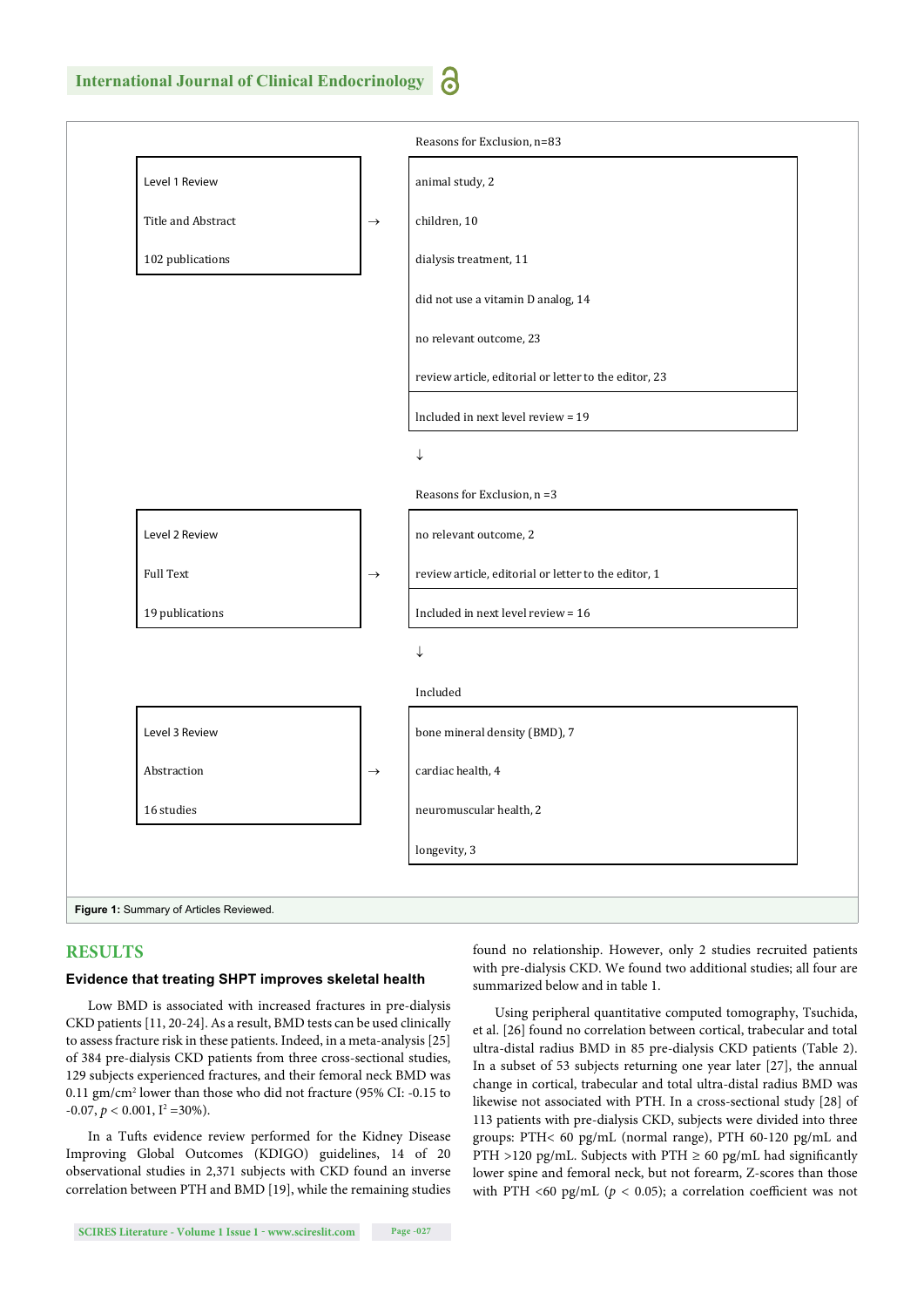| Table 1: Studies of the Relationship between Bone Mineral Density (BMD) and Parathyroid Hormone (PTH) Levels in Pre-Dialysis Chronic Kidney Disease. |                                                                                       |                                                            |                                                                                                                                                       |                                                                                                                                           |                                                                                                                                                                                                                                                       |  |  |  |
|------------------------------------------------------------------------------------------------------------------------------------------------------|---------------------------------------------------------------------------------------|------------------------------------------------------------|-------------------------------------------------------------------------------------------------------------------------------------------------------|-------------------------------------------------------------------------------------------------------------------------------------------|-------------------------------------------------------------------------------------------------------------------------------------------------------------------------------------------------------------------------------------------------------|--|--|--|
| Author, Year and<br><b>Study Design</b>                                                                                                              | Number of<br>Subjects                                                                 | <b>Inclusion</b><br>Criteria                               | <b>Exclusion Criteria</b>                                                                                                                             | Pre-specified Outcomes                                                                                                                    | Relationship between PTH and BMD                                                                                                                                                                                                                      |  |  |  |
| Bianchi, 1992, Cross-<br>sectional                                                                                                                   | 69 subjects<br>and 69 controls<br>matched for<br>age, sex and<br>menopausal<br>status | Chronic kidney<br>disease                                  | Controls took no bone<br>active medication and had<br>no prior fragility fractures or<br>metabolic bone diseases                                      | Relationship between<br>spine and 33% radius<br>BMD and a) renal<br>function, b) gender and c)<br>menopause                               | PTH inversely associated with 33% radius BMD<br>$(r = -0.7, p < 0.01)$ but not associated with spine<br>BMD.                                                                                                                                          |  |  |  |
| Rix, 1999,<br>Cross-sectional                                                                                                                        | 113 subjects<br>and 89 healthy<br>controls                                            | Creatinine<br>$>1.5$ mg/dL                                 | Dialysis, renal transplant,<br>acute renal failure.<br>use of glucocorticoid,<br>immunosuppressant,<br>estrogen, vitamin D, lithium,<br>anticoaqulant | Relationship between<br>BMD, bone turnover<br>and calcitropic hormone<br>levels in subjects with and<br>without chronic kidney<br>disease | CKD patients had lower BMD than healthy<br>controls. CKD patients with PTH >2 times upper<br>normal limit had lower spine, hip and total body<br>BMD, but not lower radius BMD when compared<br>to CKD patients with normal PTH.                      |  |  |  |
| Tsuchida, 2005,<br>Cross-sectional                                                                                                                   | 85 subjects                                                                           | Creatinine<br>$>1.5$ mg/dL                                 | Creatinine >1.5 mg/dL Use<br>of glucocorticoid, estrogen,<br>thyroid hormone or vitamin                                                               | Relationship between<br>ultradistal radius BMD<br>by pQCT, bone turnover<br>markers and calcitropic<br>hormone levels                     | No correlation between PTH and cortical.<br>trabecular or total ultradistal radius BMD in all<br>85 subjects. No correlation between PTH and<br>1-year change in radius BMD in subset of 53<br>patients.                                              |  |  |  |
| Stavroulopoulos,<br>2008, Cross-sectional                                                                                                            | 89 subjects                                                                           | 18-65 years<br>old, Stage 3-4<br>chronic kidney<br>disease | Parathyroidectomy, use of<br>medication affecting 25(OH)<br>D, PTH or BMD                                                                             | Relationship between hip<br>and total radius BMD and<br>calcitropic hormone levels                                                        | Log PTH inversely associated with log total hip<br>BMD ( $r = -0.3$ , $p = 0.003$ ) but not radius BMD.<br>In a multiple linear regression model, body<br>mass index and log PTH ( $r = -0.3$ , $p < 0.001$ )<br>independently predicted log hip BMD. |  |  |  |

reported. In a cross-sectional study of 89 patients with stage 3-4 CKD, log PTH was inversely associated with log total hip BMD (*r*   $= -0.313$ ,  $p = 0.003$  [3]. In 69 patients with pre-dialysis CKD, PTH was inversely correlated with 33% radius (*r* = -0.701, *p* < 0.01) but not spine BMD [29].

In summary, three of four studies in 356 patients found that hyperparathyroidism was associated with lower BMD. However, the studies did not find a preferential effect of SHPT on cortical bone. Additionally, the single prospective study [27] detected no relationship between SHPT and changes in radius BMD.

Observational data describe an inverse relationship between PTH and BMD in CKD patients, suggesting that treatment of SHPT with bioactive vitamin D might increase BMD and reduce fractures. Unfortunately, few clinical trials have tested this hypothesis. Przedlacki, et al. [30] randomized 26 subjects to one year of daily placebo. GFR was 31 (SEM, 4) mL/minute in the placebo and 22 (SEM, 3) mL/minute in the calcitriol arms, respectively. While SHPT was not an inclusion criterion, baseline PTH levels were 150 (SEM, 26) ng/L and 123 (SEM, 26) ng/L in the calcitriol and placebo arms, respectively (Table 2). Femoral neck and spine BMD increased by 3.4% and 3.9% in the calcitriol arm, but decreased by 2.2% and 0.6% in the placebo arm (*p* <0.01, all between-arm comparisons). In a second study, Rix, et al. [31] randomized 36 subjects with GFR between 10 to 60 mL/min to placebo or alfacalcidol for 18 months. Again, SHPT was not an inclusion criterion, but PTH levels were 183 pg/mL and 121 pg/mL in alfacalcidol and placebo arms, respectively (Table 2). Subjects randomized to alfacalcidol experienced a 4.2% gain in spine and 3.0% gain in total hip BMD, relative to placebo-treated subjects  $(p < 0.05$ , all between-arm comparisons). While both studies suggest that treating SPHT increases BMD, neither study required SHPT for study inclusion nor followed the K/DOQI treatment algorithms.

We found only one randomized trial mentioning fracture as a function of calcitriol vs. placebo therapy in pre-dialysis CKD patients [32]. However, only 7 of the 17 subjects had SHPT. During the oneyear trial, one participant per arm sustained a fracture, as reported to authors of a subsequent meta-analysis [6].

A 2009 Cochrane meta-analysis [6] summarizing the efficacy of bioactive vitamin D compounds in pre-dialysis CKD criticized all three studies, citing uncertain blinding procedures, unclear randomization methods and lack of intent-to-treat analysis. Using data from 7 studies in 612 participants, the meta-analysis also concluded that bioactive vitamin D therapy for SHPT was associated with increased risk of hypercalcemia (RR 3.04, 95% CI 1.17 to 7.90;  $I^2 = 0\%$ ).

In conclusion, three of four observational studies in 356 patients suggest that PTH is inversely correlated with BMD in CKD patients. Additionally, BMD predicts fracture risk in pre-dialysis CKD. However, we found limited clinical trials data confirming that treatment of SHPT with bioactive vitamin D increases BMD, and no evidence that treatment reduces fractures.

#### **Evidence that treating SHPT improves cardiovascular health**

Cardiovascular events are the primary cause of death in patients with CKD [33]. Vascular calcification and Left Ventricular Hypertrophy (LVH) are more prevalent among patients with CKD, and both conditions are independent risk factors for cardiovascular disease [34-36]. Additionally, hyperparathyroidism [4] and hypovitaminosis D [37] are independent predictors of vascular calcification. Therefore, treating SPHT might reduce vascular calcification, subsequently lowering rates of cardiovascular events and prolonging life. On the other hand, hypercalcemia or hyperphosphatemia resulting from bioactive vitamin D therapy might promote vascular calcification, thereby increasing the risk of vascular events and shortening life span.

To date, there are no randomized, placebo-controlled trials evaluating whether treatment of SHPT reduces cardiovascular events in pre-dialysis CKD patients. However, we found four studies evaluating the efficacy of vitamin D therapy on cardiac function. Singh, et al. [38] randomized 30 pre-dialysis CKD patients with GFR <30 mL/min and PTH >180pg/mL to daily calcitriol 0.5μg or placebo for 12 weeks (Table 2). Calcitriol users experienced decreased early atrial filling velocities (0.696  $\pm$  0.089 m/s to 0.680  $\pm$  0.084 m/s,  $p$  <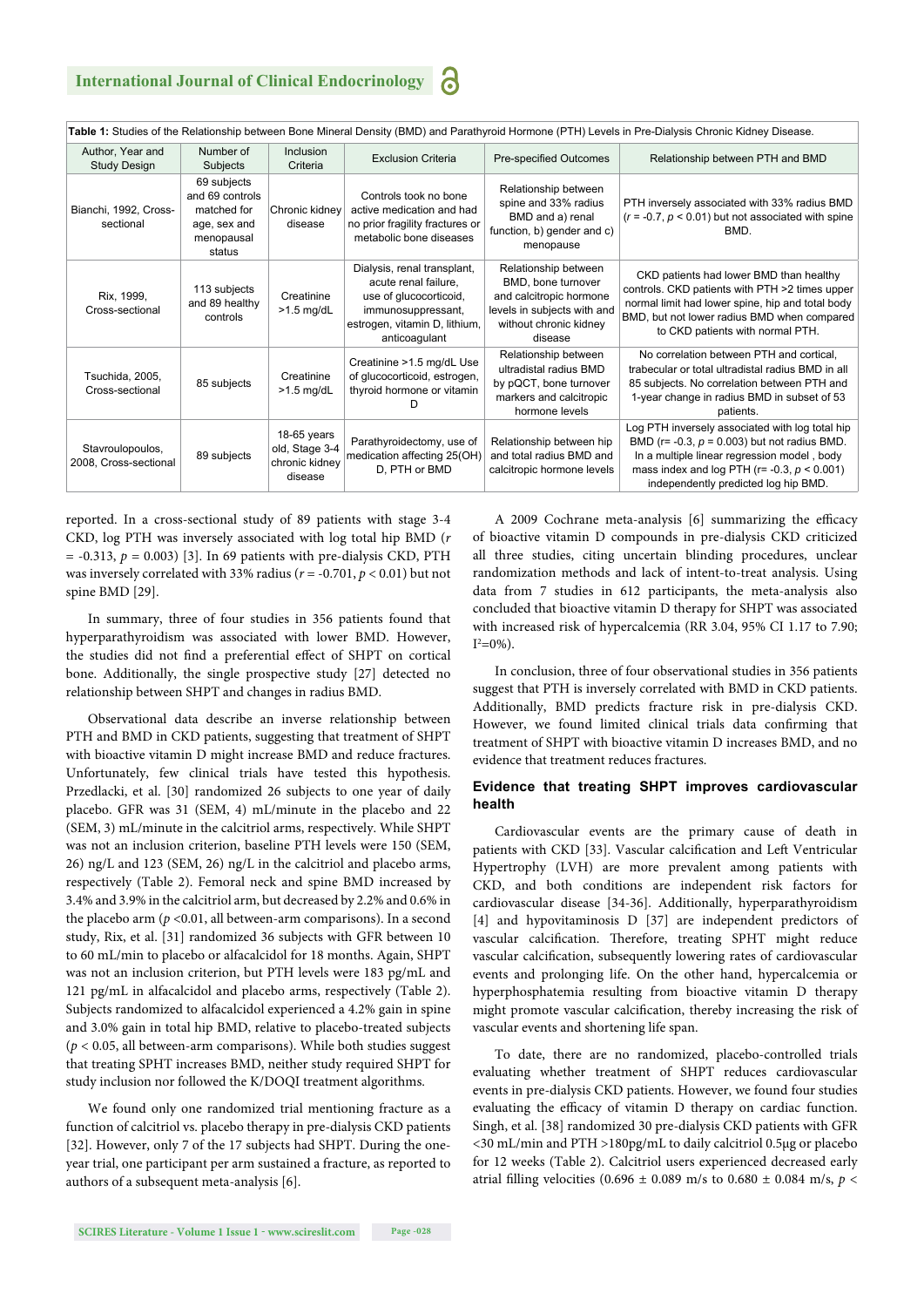#### **International Journal of Clinical Endocrinology**

0.001), in contrast to the placebo group. There were no significant between-arm changes in left ventricular dimensions or left ventricular ejection fraction. No cardiovascular events were reported.

In another trial, Ivarsen, et al. [39] randomized 13 patients with stage 4 CKD, SHPT (PTH > 3 times upper limit of normal) and LVH to alfacalcidol 0.5μg or placebo daily for 6 months (Table 2). Fractional shortening (a two-dimensional estimate of left ventricular function) increased by 20% in the alfacalcidol group, but remained stable among placebo users ( $p < 0.05$ ). Investigators found no betweenarm changes in left ventricular mass, blood pressure, 25(OH)D or phosphate levels.

In a third study called Paricalcitol Capsule Benefits in Renal Failure-Induced Cardiac Morbidity or "PRIMO" [40], 227 patients with stage 3-5 CKD, PTH 50-300 pg/mL and LVH were randomized to 48 weeks of placebo or paricalcitol 2 μg/d (Tables 2,3). Paricalcitol normalized PTH within one month yet had no effect on the primary outcome of left ventricular mass index, nor measures of diastolic dysfunction. Hypercalcemia occurred in almost one in four individuals randomized to paricalcitrol, but in only 1% of individuals in the placebo arm  $(p < 0.001,$  Table 3) indicating potential excess harm of paricalcitol. Interestingly, fewer in the paricalcitol arm experienced cardiovascular events subjects (1 versus 7 subjects, *p* = 0.03).

A final study evaluated the efficacy of oral paricalcitol on retarding cardiac hypertrophy, reducing inflammation and atherosclerosis in patients with stage 3-5 CKD. The "OPERA" study [41] randomized 60 patients with stage 3-5 CKD, PTH ≥55 pg/mL and LVH to paricalcitol 1 μg/d or placebo for one year (Tables 2, 3). Although paricalcitol reduced PTH by a median of 86 pg/mL, researchers detected no between arm differences in the primary outcome of left ventricular mass index. Even though the dose of paricalcitol was lower in OPERA than in the PRIMO trial, hypercalcemia affected almost half of subjects randomized to paricalcitol but only 3% of subjects assigned to placebo ( $p < 0.001$ ). Fewer paricalcitol treated subjects had cardiovascular events requiring hospitalization (0 versus 5 subjects, p-value not reported). Interestingly, a post-hoc analysis [42] of the trial found that paricalcitol reduced left atrial enlargement index, a marker of cardiovascular events.

In summary, while hyperparathyroidism and CKD are strong predictors of cardiovascular disease, we found scant evidence that

|                            | Author                   | <b>Subjects</b>                                  | GFR <sup>1</sup>                                                                                      | <b>PTH</b>                                              |  |
|----------------------------|--------------------------|--------------------------------------------------|-------------------------------------------------------------------------------------------------------|---------------------------------------------------------|--|
| Bone Mineral Density (BMD) |                          | Group 1, $n = 25$                                | $CrCl: 58 - 36$ mL/minute                                                                             | 79 ± 18 pg/mL                                           |  |
|                            | Bianchi, 1992            | Group 2, $n = 25$                                | CrCl: 30 - 18 mL/minute                                                                               | $123 \pm 21$ pg/mL                                      |  |
|                            |                          | Group $3, n = 19$                                | CrCl: 15 - 9 mL/minute                                                                                | $312 \pm 39$ pg/mL                                      |  |
|                            |                          | Calcitriol, $n = 13$                             | 21.5 (SEM, 3.2) mL/minute                                                                             | 150.3 (SEM, 26.2) ng/L                                  |  |
|                            | Przedlacki, 1995         | Placebo. $n = 12$<br>31.3 (SEM, 4.0) mL/minute   |                                                                                                       | 122.6 (SEM, 26.1) ng/L                                  |  |
|                            | Rix, 1999                | $n = 113$                                        | 37 mL/minute <sup>2</sup>                                                                             | Not Given (only divided into three<br>groups of ranges) |  |
|                            |                          | Alfacalcidol, $n = 18$                           | CrCl: $49 \pm 20$ mL/minute                                                                           | 183 ± 350 pg/mL                                         |  |
|                            | Rix, 2004                | Placebo, $n = 18$<br>CrCl: $36 \pm 13$ mL/minute |                                                                                                       | 121 ± 111 pg/mL                                         |  |
|                            | Tsuchida, 2005           | $n = 85$<br>$23 \pm 12$ mL/minute                |                                                                                                       | 127 ± 113 pg/mL                                         |  |
|                            | Obatake, 2007            | $n = 53$                                         | Estimated CrCI: 26.8 ± 14.5 mL/minute                                                                 | $100 \pm 55$ pg/mL                                      |  |
|                            |                          | Vitamin D deficient, $n = 34$                    | $33 \pm 11$ mL/minute                                                                                 | 85 (IQR, 23-283) ng/L                                   |  |
|                            | Stavroulopoulos, 2008    | Vitamin D insufficient.<br>$n = 35$              | $38 \pm 12$ mL/minute                                                                                 |                                                         |  |
|                            |                          | Vitamin D replete, $n = 20$                      | $40 \pm 11$ mL/minute                                                                                 | 40 (IQR, 17-175) ng/L                                   |  |
|                            |                          | Calcitriol, n = 20                               | $13.84 \pm 4.16$ mL/minute                                                                            | 549.0 ± 378.66 pg/mL                                    |  |
|                            | Singh, 2007              | Placebo, $n = 10$                                | $13.10 \pm 3.57$ mL/minute                                                                            | 496.4 ± 351.71 pg/mL                                    |  |
|                            |                          | Alfacalcidol, $n = 6$                            | CrCl $23.3 \pm 3.0$                                                                                   | PTH > 3 times upper limit of normal                     |  |
|                            | Ivarsen, 2012            | No therapy, $n = 7$                              | CrCl $22.4 \pm 1.7$                                                                                   |                                                         |  |
| Cardiac Health             | PRIMO Study, Thadhani,   | Paricalcitol, n = 115                            | 31 (IQR, 24-43) mL/minute                                                                             | 100 (IQR, 66-174) pg/mL                                 |  |
|                            | 2012,                    | Placebo, $n = 112$                               | 36 (IQR, 26-42) mL/minute                                                                             | 106 (IQR, 71-153.5) pg/mL                               |  |
|                            |                          | Paricalcitol, $n = 30$                           | 20 (IQR, 16-431) mL/minute                                                                            | 156 (IQR, 108-235) pg/mL                                |  |
|                            | OPERA Study, Wang, 2014, | Placebo, $n = 30$                                | 24 (IQR, 21-31) mL/minute                                                                             | 129 (IQR, 121-176) pg/mL                                |  |
|                            | Dukas, 2005              | $n = 142$                                        | $CrCl < 65$ mL/minute                                                                                 | 40.6 ± 27.5 pg/mL                                       |  |
|                            |                          | $n = 236$                                        | $CrCl \geq 65$ mL/minute                                                                              | $36.4 \pm 15.4$ pg/mL                                   |  |
| Neuromuscular Health       | Gallagher, 2007          | $n = 489$                                        | Mean measured 24 hour urine CrCl for<br>women with CrCl < 60 mL/minute = $50.3 \pm$<br>0.69 mL/minute | $36.6$ pg/mL <sup>2</sup>                               |  |
|                            |                          |                                                  | Mean measured 24 hour urine CrCl for<br>women with CrCl > 60 mL/minute = $80.4 \pm$<br>0.83 mL/minute |                                                         |  |
|                            | Kovesdy, 2008            | Calcitriol, n = 258                              | 30.8 ± 11.3 mL/minute                                                                                 | 152 (IQR, 143-163) ng/mL                                |  |
| Longevity                  |                          | No therapy, $n = 262$                            |                                                                                                       | 75 (IQR, 68-83) ng/mL                                   |  |
|                            | Shoben, 2008             | Calcitriol, n = 258                              | $31 \pm 9$ mL/minute                                                                                  | 231 ± 127 pg/dL                                         |  |
|                            |                          | No therapy, $n = 262$                            | $33 \pm 10$ mL/minute                                                                                 | $145 \pm 92$ pg/dL                                      |  |
|                            | Sugiura, 2010            | Alfacalcidol, $n = 107$                          | $15 \pm 7$ mL/minute                                                                                  | 214 ± 194 pg/mL                                         |  |
|                            |                          | No therapy, $n = 558$                            | $17 \pm 10$ mL/minute                                                                                 | 152 ± 159 pg/mL                                         |  |

1 The following are terms and abbreviations used within the table: Creatinine Clearance (CrCl); Glomerular Filtration Rate (GFR); Interquartile Range (IQR); Liter (L); Parathroid Hormone (PTH); Picogram (pg); Milliliter (mL); Nanogram (ng); and Standard Error of the Mean (SEM). 2 No measure of error given for GFR (Rix, 1999) or PTH (Gallagher, 2007).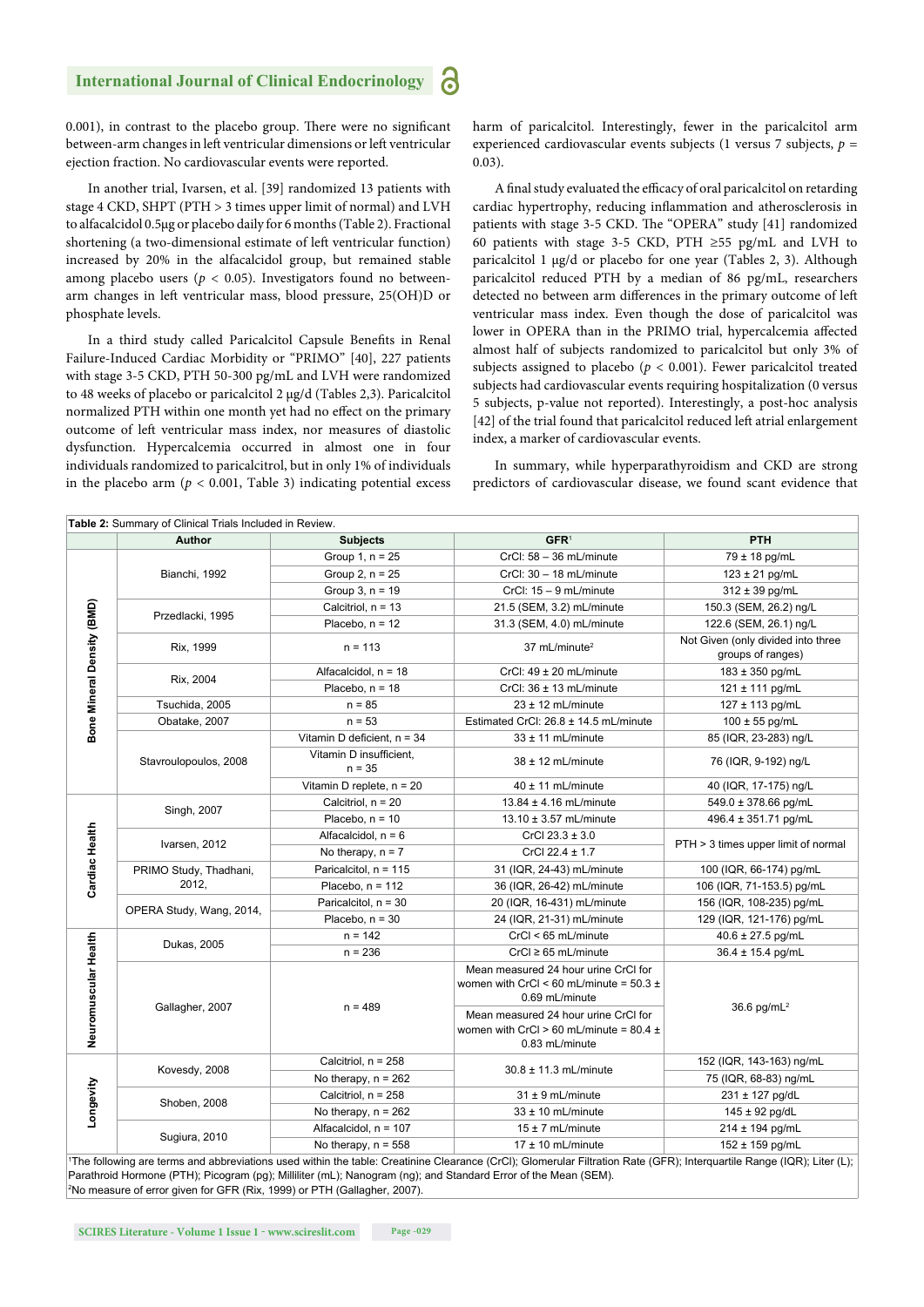| Table 3: Randomized Placebo-Controlled Trials of Paricalcitol to Improve Cardiac Function. |                                            |                                                          |                                                                              |                                                        |  |  |  |  |  |
|--------------------------------------------------------------------------------------------|--------------------------------------------|----------------------------------------------------------|------------------------------------------------------------------------------|--------------------------------------------------------|--|--|--|--|--|
| <b>Author Year</b>                                                                         | <b>Paricalcitol Dose &amp; Duration</b>    | <b>Primary Study</b><br><b>Results</b><br><b>Outcome</b> |                                                                              | Hypercalcemia                                          |  |  |  |  |  |
| Thadhani, 2012,<br>PRIMO Study                                                             | 2 µg/day or matching placebo x 48<br>weeks | Change in left ventricular<br>mass index by MRI          | No difference in primary<br>outcome between paricalcitol<br>and placebo arms | 23% in paricalcitol and 1% in<br>placebo arms, p<0.001 |  |  |  |  |  |
| Wang, 2014, OPERA<br>Study                                                                 | 1 µg/day or matching placebo x 52<br>weeks | Change in left ventricular<br>mass index by MRI          | No difference in primary<br>outcome between paricalcitol<br>and placebo arms | 43% in paricalcitol and 3% of<br>placebo arms, p<0.001 |  |  |  |  |  |

treatment of SHPT in pre-dialysis CKD patients directly reduces vascular events or mortality. The surrogate marker of left ventricular mass was not affected in four studies of vitamin D analogs versus placebo. Two recent trials, PRIMO and OPERA, highlighted the high incidence of hypercalcemia with the use of bioactive vitamin D. It is possible that lower doses of paricalcitol, or treatment of only patients with severe SHPT, would reduce the incidence of hypercalcemia. However, the risks of bioactive vitamin D prompted the KDIGO work group to recommend against routine treatment of SHPT in the 2017 KDIGO Clinical Practice Guidelines for the Diagnosis, Prevention and Treatment of Chronic Kidney Disease-Mineral and Bone Disorder. It should be noted the work group did not achieve universal agreement against routine treatment of SHPT. The reason for lack of consensus was not explained, but might be due to the milder degree of SHPT in the PRIMO and OPERA studies, or the lower rate of cardiovascular events in subjects randomized to paricalcitol.

#### **Evidence that treating SHPT improves neuromuscular health**

Cholecalciferol or ergocalciferol is often recommended to improve muscle strength and decrease falls in older adults [43,44]. CKD is an independent risk factor for falling [12,45-48], and nearly all osteoporotic fractures occur after a fall [49]. Regrettably, few studies have addressed whether vitamin D reduces falls in pre-dialysis CKD patients with SHPT.

Dukas, et al. [47] performed a post-hoc analysis of subjects with CrCl <65 mL/min enrolled in a 36-week double-blind placebocontrolled trial to assess efficacy of alfcalcidol on falls. However, the study did not specifically recruit patients with SHPT, and basal PTH levels were largely normal (40  $\pm$  17 and 29  $\pm$  25 pg/mL in the alfacalcidol and placebo arms, respectively) (Table 2).

In a randomized double-blind, placebo-controlled trial that included 106 subjects with CrCl <60 mL/minute [48], Gallagher, et al. evaluated the effect of 3 years of conjugated equine estrogens and calcitriol on BMD and falls. However, subjects' baseline serum PTH levels were 37 pg/mL, suggesting that few subjects had SHPT (Table 2).

In summary, post-hoc analyses of two trials suggest that calcitriol and alfacalcidol reduce falling in pre-dialysis CKD patients. However, we found no randomized, placebo-controlled trials that specifically recruited subjects with SHPT, or tested the effect of the K/DOQI treatment algorithms on risk of falling.

#### **Evidence that treating SHPT prolongs life**

SHPT is associated with increased mortality in hemodialysis patients [50], and bioactive vitamin D therapy is associated with improved survival in this population [51-54]. However, such therapy might simply be a marker of greater access to health care, including better management of cardiovascular risk factors. It is therefore critical to evaluate whether treating SHPT improves survival among patients with pre-dialysis CKD.

In a retrospective single-center observational study of 520 men with stage 3-5 CKD not on dialysis [54], calcitriol therapy was associated with decreased mortality (incidence rate ratio 0.35, 95% CI 0.23 to 0.54) compared with no therapy (Table 2). Shoben, et al. [53] compared mortality rates in calcitriol users and nonusers in a retrospective study of 1418 Veterans Affairs patients with stage 3-4 CKD and PTH  $>70$  pg/mL (Table 2). The mortality risk, after adjustment for age, gender and race, was 26% lower (95% CI, 5% to 40%) among calcitriol users, compared to nonusers. In a third retrospective study [55] of 665 patients with pre-dialysis CKD, hazards of cardiovascular events, cardiovascular death and death from any cause was compared between patients treated with alfacalcidol or no therapy (Table 2). Alfacalcidol was associated with lower all-cause mortality in unadjusted models (hazard ratio 0.47, 95% CI 0.27 to 0.81) but not in multivariate models controlling for age, gender and co-morbidities (hazard ratio 0.80, 95% CI 0.44 to 1.46).

Two meta-analyses of these three retrospective studies concluded that bioactive vitamin D reduced mortality. The hazard ratio for death was 0.59 (95% CI 0.35 to 0.99,  $I^2$ =79%) in one meta-analysis [56] and the risk ratio for death was 0.73 (95% CI 0.55 to 0.98,  $I^2=0\%$ ) in the other meta-analysis [57].

In summary, retrospective studies suggest that bioactive vitamin D therapy prolongs life in pre-dialysis CKD. However, we found no prospective, randomized clinical trials to confirm these retrospective study findings.

#### **DISCUSSION**

In conclusion, observational data suggest that SHPT is associated with low BMD and excess vascular calcification, presumably contributing to fractures, cardiovascular events and shortened lifespan. Retrospective studies suggest that bioactive vitamin D might prolong life. However, we found very few prospective, randomized, double-blind placebo-controlled clinical trials confirming that treatment of SHPT affects patient-centered health outcomes such as BMD, fractures, falls, cardiovascular events or lifespan. Furthermore, over-suppression of PTH with vitamin D analogs could promote hypercalcemia and vascular calcification, and/or reduce bone turnover leading to adynamic bone disease [58]. Well-designed placebo-controlled clinical trials with relevant clinical outcomes are needed, to clarify the benefits and harms of treating SHPT in CKD patients. Given the lack of evidence that treating SHPT improves patient-centered outcomes, the 2017 National Kidney Foundation guidelines recommend against routine treatment of all CKD patients with SHPT [15].

#### **ACKNOWLEDGEMENT**

This review received no funding, the authors declare no conflicts of interest and ethical approval and informed consent were not applicable for this review article.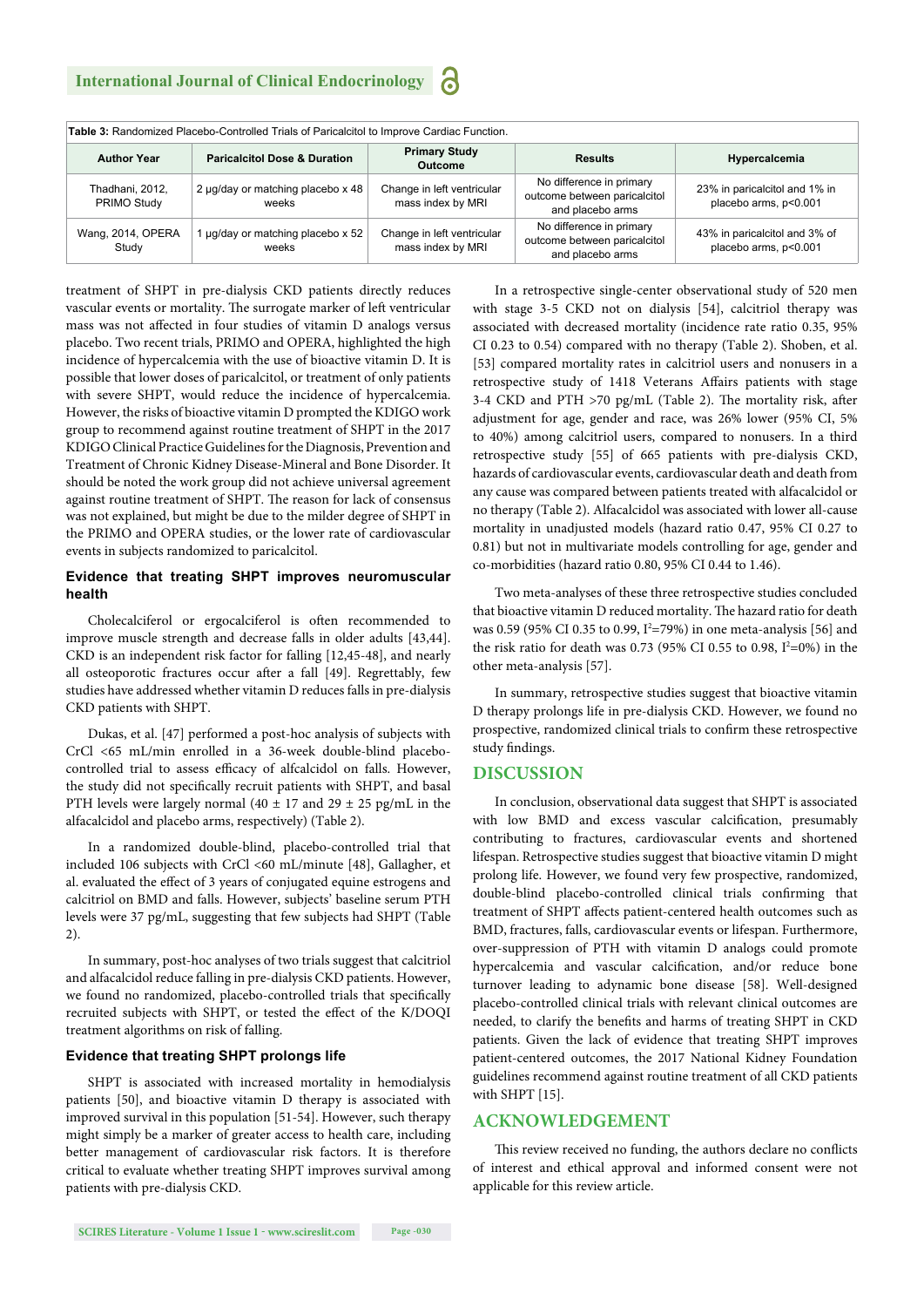#### **REFERENCES**

- 1. Coresh J, Selvin E, Stevens LA, Manzi J, Kusek JW, Eggers P, et al. Prevalence of chronic kidney disease in the United States. JAMA. 2007; 298: 2038-47. https://goo.gl/bgPesM
- 2. Levin A, Bakris GL, Molitch M, Smulders M, Tian J, Williams LA, et al. Prevalence of abnormal serum vitamin D, PTH, calcium, and phosphorus in patients with chronic kidney disease: results of the study to evaluate early kidney disease. Kidney Int. 2007; 71: 31-8. https://goo.gl/tgD9s4
- 3. Stavroulopoulos A, Porter CJ, Roe SD, Hosking DJ, Cassidy MJ. Relationship between vitamin D status, parathyroid hormone levels and bone mineral density in patients with chronic kidney disease stages 3 and 4. Nephrology (Carlton). 2008; 13: 63-7. https://goo.gl/Pej3AC
- 4. Siasos G, Tousoulis D, Michalea S, Oikonomou E, Kolia C, Kioufis S, et al. Biomarkers determining cardiovascular risk in patients with kidney disease. Curr Med Chem. 2012; 19: 2555-71. https://goo.gl/jKXiVd
- 5. Lishmanov A, Dorairajan S, Pak Y, Chaudhary K, Chockalingam A. Elevated serum parathyroid hormone is a cardiovascular risk factor in moderate chronic kidney disease. Int Urol Nephrol. 2012; 44: 541-7. https://goo.gl/Qdn48H
- 6. Palmer SC, McGregor DO, Craig JC, Elder G, Macaskill P, Strippoli GF. Vitamin D compounds for people with chronic kidney disease not requiring dialysis. Cochrane Database Syst Rev. 2009; 7; CD005633. https://goo.gl/qFSp4J
- 7. Saran R, Li Y, Robinson B, Ayanian J, Balkrishnan R, Bragg-Gresham J, et al. US Renal Data System 2014 Annual Data Report: Epidemiology of Kidney Disease in the United States. Am J Kidney Dis. 2015; 66: 1-305. https://goo.gl/PeB94p
- 8. Pugliese G, Solini A, Bonora E, Orsi E, Zerbini G, Giorgino F, et al. The Chronic Kidney Disease Epidemiology Collaboration (CKD-EPI) equation provides a better definition of cardiovascular burden associated with CKD than the Modification of Diet in Renal Disease (MDRD) Study formula in subjects with type 2 diabetes. Atherosclerosis. 2011; 218: 194-9. https://goo.gl/C2LgkP
- 9. Ensrud KE, Lui LY, Taylor BC, Ishani A, Shlipak MG, Stone KL, et al. Renal function and risk of hip and vertebral fractures in older women. Arch Intern Med. 2007; 167: 133-9. https://goo.gl/4EFKg5.
- 10. Nickolas TL, McMahon DJ, Shane E. Relationship between moderate to severe kidney disease and hip fracture in the United States. J Am Soc Nephrol. 2006; 17: 3223-32. https://goo.gl/NZimLR
- 11. Jamal SA, West SL, Nickolas TL. The clinical utility of FRAX to discriminate fracture status in men and women with chronic kidney disease. Osteoporos Int. 2014; 25: 71-6. https://goo.gl/USF2GK
- 12. Naylor KL, McArthur E, Leslie WD, Fraser LA, Jamal SA, Cadarette SM, et al. The three-year incidence of fracture in chronic kidney disease. Kidney Int. 2014. https://goo.gl/1kt1He
- 13. Coyne DW, Andress DL, Amdahl MJ, Ritz E, de Zeeuw D. Effects of paricalcitol on calcium and phosphate metabolism and markers of bone health in patients with diabetic nephropathy: results of the VITAL study. Nephrol Dial Transplant. 2013; 28: 2260-8. https://goo.gl/EFh71K
- 14. K/DOQI clinical practice guidelines for bone metabolism and disease in chronic kidney disease. Am J Kidney Dis. 2003; 42: 1-201. https://goo.gl/6mMGRf
- 15. Ketteler M, Block GA, Evenepoel P, Fukagawa M, Herzog CA, McCann L, et al. Executive summary of the 2017 KDIGO Chronic Kidney Disease-Mineral and Bone Disorder (CKD-MBD) Guideline Update: what's changed and why it matters. Kidney Int. 2017; 92: 26-36. https://goo.gl/pajFhU
- 16. Group KDIGOKC-MUW. KDIGO 2017 Clinical Practice Guideline Update for the Diagnosis, Evaluation, Prevention, and Treatment of Chronic Kidney Disease-Mineral and Bone Disorder (CKD-MBD). Kidney Int Suppl. 2017; 7: 1-59. https://goo.gl/aKLy1h
- 17. Brown EM. The calcium-sensing receptor: physiology, pathophysiology and CaR-based therapeutics. Subcell Biochem. 2007; 45: 139-167. https://goo.gl/eannS7
- 18. Bover J, Jara A, Trinidad P, Rodriguez M, Martin-Malo A, Felsenfeld AJ. The calcemic response to PTH in the rat: effect of elevated PTH levels and uremia. Kidney Int. 1994; 46: 310-7. https://goo.gl/Rfr9P8
- 20. Nickolas TL, Cremers S, Zhang A, Thomas V, Stein E, Cohen A, et al. Discriminants of prevalent fractures in chronic kidney disease. J Am Soc Nephrol. 2011; 22: 1560-1572. https://goo.gl/wGm6zR
- 21. Ensrud KE, Parimi N, Fink HA, Ishani A, Taylor BC, Steffes M, et al. Estimated GFR and risk of hip fracture in older men: comparison of associations using cystatin C and creatinine. Am J Kidney Dis. 2014; 63: 31-39. https://goo.gl/c69UeJ
- 22. Yenchek RH, Ix JH, Shlipak MG, Bauer DC, Rianon NJ, Kritchevsky SB, et al. Bone mineral density and fracture risk in older individuals with CKD. Clin J Am Soc Nephrol. 2012; 7: 1130-1136. https://goo.gl/wsL1dQ
- 23. Jamal S, Cheung AM, West S, Lok C. Bone mineral density by DXA and HR pQCT can discriminate fracture status in men and women with stages 3 to 5 chronic kidney disease. Osteoporos Int. 2012; 23: 2805-2813. https://goo.gl/ yu7SCm
- 24. Nickolas TL, Stein E, Cohen A, Thomas V, Staron RB, McMahon DJ, et al. Bone mass and microarchitecture in CKD patients with fracture. J Am Soc Nephrol. 2010; 21: 1371-80. https://goo.gl/3z13VW
- 25. Bucur RC, Panjwani DD, Turner L, Rader T, West SL, Jamal SA. Low bone mineral density and fractures in stages 3-5 CKD: an updated systematic review and meta-analysis. Osteoporos Int. 2015; 26: 449-458. https://goo.gl/itrrLt
- 26. Tsuchida T, Ishimura E, Miki T, Matsumoto N, Naka H, Jono S, et al. The clinical significance of serum osteocalcin and N-terminal propeptide of type I collagen in predialysis patients with chronic renal failure. Osteoporosis international. 2005; 16: 172-9. https://goo.gl/Z4yYFb
- 27. Obatake N, Ishimura E, Tsuchida T, Hirowatari K, Naka H, Imanishi Y, et al. Annual change in bone mineral density in predialysis patients with chronic renal failure: significance of a decrease in serum 1.25-dihydroxy-vitamin D. J Bone Miner Metab. 2007; 25: 74-9. https://goo.gl/K3wEvW
- 28. Rix M, Andreassen H, Eskildsen P, Langdahl B, Olgaard K. Bone mineral density and biochemical markers of bone turnover in patients with predialysis chronic renal failure. Kidney international. 1999; 56: 1084-93. https://goo.gl/LbrBfj
- 29. Bianchi ML, Colantonio G, Montesano A, Trevisan C, Ortolani S, Rossi R, et al. Bone mass status in different degrees of chronic renal failure. Bone. 1992; 13: 225-8. https://goo.gl/sqbu2S
- 30. Przedlacki J, Manelius J, Huttunen K. Bone mineral density evaluated by dual-energy X-ray absorptiometry after one-year treatment with calcitriol started in the predialysis phase of chronic renal failure. Nephron. 1995; 69: 433-7. https://goo.gl/VA2cZP
- 31. Rix M, Eskildsen P, Olgaard K. Effect of 18 months of treatment with alfacalcidol on bone in patients with mild to moderate chronic renal failure. Nephrol Dial Transplant. 2004; 19: 870-6. https://goo.gl/pNEDbx
- 32. Baker LR, Abrams L, Roe CJ, Faugere MC, Fanti P, Subayti Y, et al. 1,25(OH)2D3 administration in moderate renal failure: a prospective doubleblind trial. Kidney Int. 1989; 35: 661-9. https://goo.gl/ueDyu4
- 33. Go AS, Chertow GM, Fan D, McCulloch CE, Hsu CY. Chronic kidney disease and the risks of death, cardiovascular events, and hospitalization. N Engl J Med. 2004; 351: 1296-305.
- 34. Levey AS, Eknoyan G. Cardiovascular disease in chronic renal disease. Nephrol Dial Transplant. 1999; 14: 828-33. https://goo.gl/ynpD8T
- 35. Weiner DE, Tighiouart H, Stark PC, Amin MG, MacLeod B, Griffith JL, et al. Kidney disease as a risk factor for recurrent cardiovascular disease and mortality. Am J Kidney Dis. 2004; 44: 198-206. https://goo.gl/6PLLqt
- 36. Hanada S, Ando R, Naito S, Kobayashi N, Wakabayashi M, Hata T, et al. Assessment and significance of abdominal aortic calcification in chronic kidney disease. Nephrol Dial Transplant. 2010; 25: 1888-95. https://goo.gl/ kdQuUn
- 37. Fusaro M, Tripepi G, Noale M, Vajente N, Plebani M, Zaninotto M, et al. High prevalence of vertebral fractures assessed by quantitative morphometry in hemodialysis patients, strongly associated with vascular calcifications. Calcif Tissue Int. 2013; 93: 39-47. https://goo.gl/uf89Uc